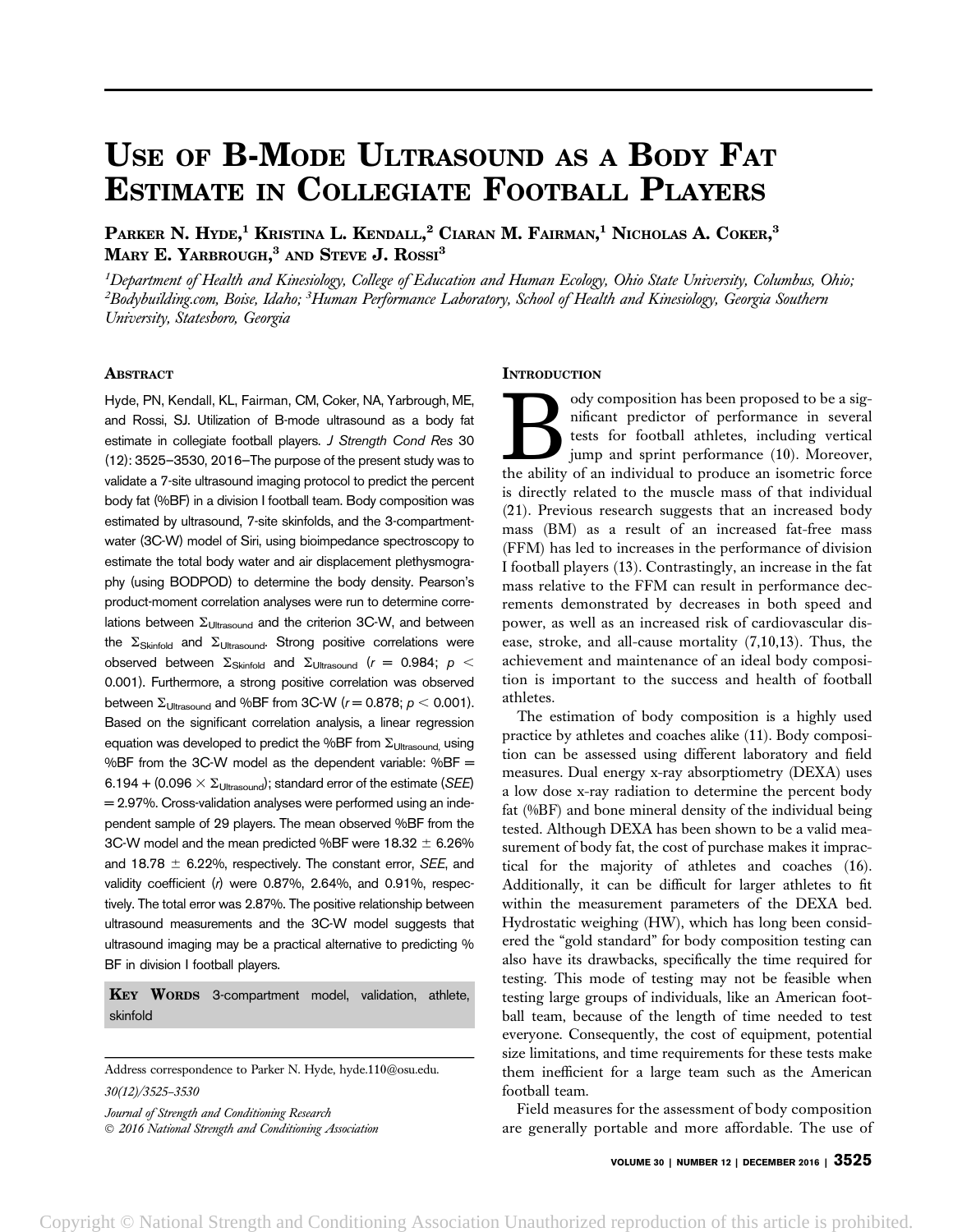field tests also allow for a more convenient method of repeated measurements of body composition over the course of an athletic season. Skinfold measurement is a commonly used method of assessment. When measured by a trained technician, skinfold thickness and the resulting estimation of body fat have a high degree of agreement with the associated multicompartment criterion method (3). However, the use of skinfold measurements are more difficult in overweight and obese subjects. This is primarily due to the thicker adipose tissue making the proper isolation of a fold more difficult (5). Skinfold measurements are also limited by access to trained assessors, high interrater error, and an inability to palpate the adipose and muscular fascia border (22).

Bioelectrical impedance spectroscopy (BIS), another fieldbased tool, operates through the assessment of impedance from a small electrical current sent through 2 electrodes. Although a relatively quick method, body fat estimations from BIS can be highly variable and have been called into question as an accurate assessment in collegiate football players (14).

Ultrasound (US) has been proposed as an alternative noninvasive technique to measure subcutaneous fat thickness. Ultrasound imaging principally works by sending an acoustic wave from a transducer and interpreting the reflection of the wave by a receiver, which is located within the transducer. These reflections are interpreted by the machine and displayed as a 2-dimensional image (23). The use of a brightness mode (B-mode) US as a measure of body composition has been found to be a valid and reliable way to estimate the body fat of an individual (15,23). Although there is a lack of cohesive standards for imaging sites, and estimation of body composition using US, the ease of distinguishability of tissue planes, and the ability to measure depth without pinching the skin using onscreen calipers offer a considerable advantage of skinfold measurements.

To our knowledge, no studies have investigated the validity of a B-mode US to estimate the %BF in collegiate football players. Therefore, the purpose of this study was to examine the relationship between US, skinfold measurements, and a criterion 3-compartment-water (3C-W) model, and to develop a regression equation to predict %BF from US measurements in collegiate football players.

# **METHODS**

# Experimental Approach to the Problem

A cross-sectional experimental design was applied to assess the body composition of American football players in a division I collegiate team. A singular testing session included all the body composition measurements in the order BODPOD, BIS, skinfold, and US. Bioelectrical impedance spectroscopy, skinfold, and US were each performed by the same technician to eliminate interrater variability. The relationships between %BF from skinfold and %BF from US, as well as the  $\Sigma_{\text{Ultrasound}}$  and %BF 3C-W were assessed. A regression equation was then generated to predict the %BF using  $\Sigma_{\text{Ultrasound}}$ .

## **Subjects**

Fifty-eight collegiate division I football players, including both African Americans ( $n = 48$  [age, 20.33  $\pm$  1.24 years; weight,  $96.61 \pm 19.14$  kg; height,  $179.71 \pm 6.26$  cm]) and Caucasians ( $n = 10$  [age, 20.10  $\pm$  1.29 years; weight,  $100.76 \pm 18.23$  kg; height,  $182.63 \pm 5.47$  cm]) volunteered to participate in this study approved by the Georgia Southern University Institutional Review Board (Protocol#: H15032). All participants provided written informed consent before participation. Participants were asked to arrive to the laboratory hydrated, in a fasted state (minimum of 8 hours), and to abstain from exercise 24 hours before testing. Water intake was allowed 1 hour before testing. The study required players to provide informed consent before participation.

## Procedures

Total Body Water. Bioelectrical impedance spectroscopy (BIS) was used to estimate the total body water (TBW) following the procedures recommended by the manufacturer (Bodystat Quadscan 4000; Bodystat Ltd., Douglas, United Kingdom). After resting in a supine position for 10 minutes, TBW estimates were taken while the participants lay on a table with arms  $\geq 30^{\circ}$  away from the torso and legs separated. Before each analysis, each participant's height, weight, and gender were entered into the BIS device. The electrodes were placed at the wrist (dorsal surface at the ulnar styloid process) and ankle (dorsal surface between the malleoli) with additional electrodes being placed 5 cm distally from the wrist and ankle. Before electrode placement, excess body hair was removed, and the skin was cleaned with alcohol at each site. Multifrequency (5, 50, 100, and 200 kHz) currents were introduced from the positive leads and traveled throughout the body to the negative leads. Resistance values were used to calculate the extracellular water and intracellular water and summed to equal TBW.

Air Displacement Plethysmography (BODPOD). Body density (Db) was estimated from air displacement plethysmography using the BODPOD (COSMED, Rome, Italy). Before each test, the BODPOD was calibrated according to the manufacturer's instructions using a 2-point calibration. It was first calibrated with the chamber empty, and then with a cylinder of known volume (50.097 L). Before testing participants were instructed to wear tight-fitting compression shorts and a swimming cap, and were asked to remove all metal, including jewelry and watches. Body mass was measured to the nearest 0.01 kg using the system's calibrated scale. Participants were instructed to sit in the chamber, breathe normally, but minimize any movement. A minimum of 2 trials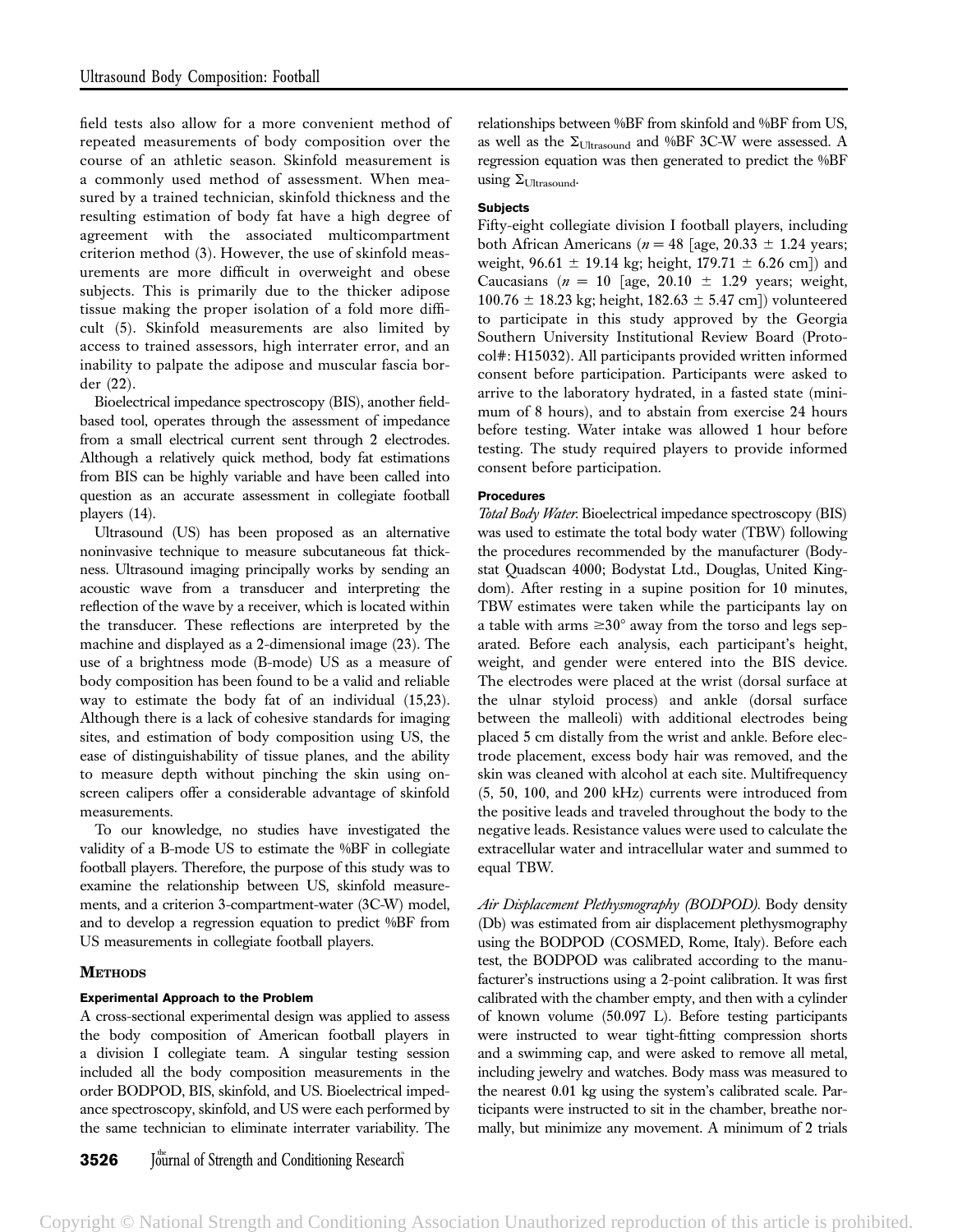

were performed, and if measurements were not within 150 mL of each other, a third trial was conducted. Thoracic gas volume was estimated using the BODPOD software, which uses standard prediction equations.

The 3C-W Model. The criterion %BF was estimated using the 3C-W model described by Siri (19). The equation includes measurements of the Db (from the BODPOD), TBW (from the BIS), and BM. The equation for %BF is listed below:

duplicate at each site and recorded to the nearest 0.5 mm, with a third measurement taken if the values differed by more than 2 mm. All skinfold measurements were performed by a trained technician. Body density values were calculated using the generalized skinfold equation of Jackson et al. (6). Percent body fat was calculated from Db using the formulas of Brozek and Wagner and Heyward (2,24).

Ultrasound. Ultrasound measurements were taken using a T3200 ultrasound imaging device (Terason, Burlington,

 $\%BF = [(2.118/Body density)-(0.78\times\text{TBW}(L)/BM(kg))-1.354]\times100$ 

Skinfolds. Skinfold measurements were taken on the right side of the body with a calibrated Lange caliper at the following sites: chest, triceps, subscapular, midaxillary, abdomen, suprailium, and thigh. Skinfold measurements were made in MA, USA), with a resolution of 26 MHz, to measure subcutaneous fat thickness. All measurements were taken on the right side of the body while the participant was standing using the 7-site skinfold locations according to

|  |  | <b>TABLE 1.</b> Descriptive characteristics of development and cross-validation groups (mean $\pm$ SD). |
|--|--|---------------------------------------------------------------------------------------------------------|
|--|--|---------------------------------------------------------------------------------------------------------|

| Variable    | Development group $(n = 29)$ | Cross-validation group ( $n = 29$ ) | Combined $(n = 58)$ |
|-------------|------------------------------|-------------------------------------|---------------------|
| Age (yrs)   | $20.24 \pm 1.3$              | $20.3 \pm 1.2$                      | $20.3 \pm 1.2$      |
| Height (cm) | $179.0 \pm 7.07$             | $181.4 \pm 5.0$                     | $180.2 + 6.2$       |
| Weight (kg) | $96.1 \pm 19.62$             | $98.6 \pm 18.4$                     | $97.3 \pm 18.9$     |

VOLUME 30 | NUMBER 12 | DECEMBER 2016 | 3527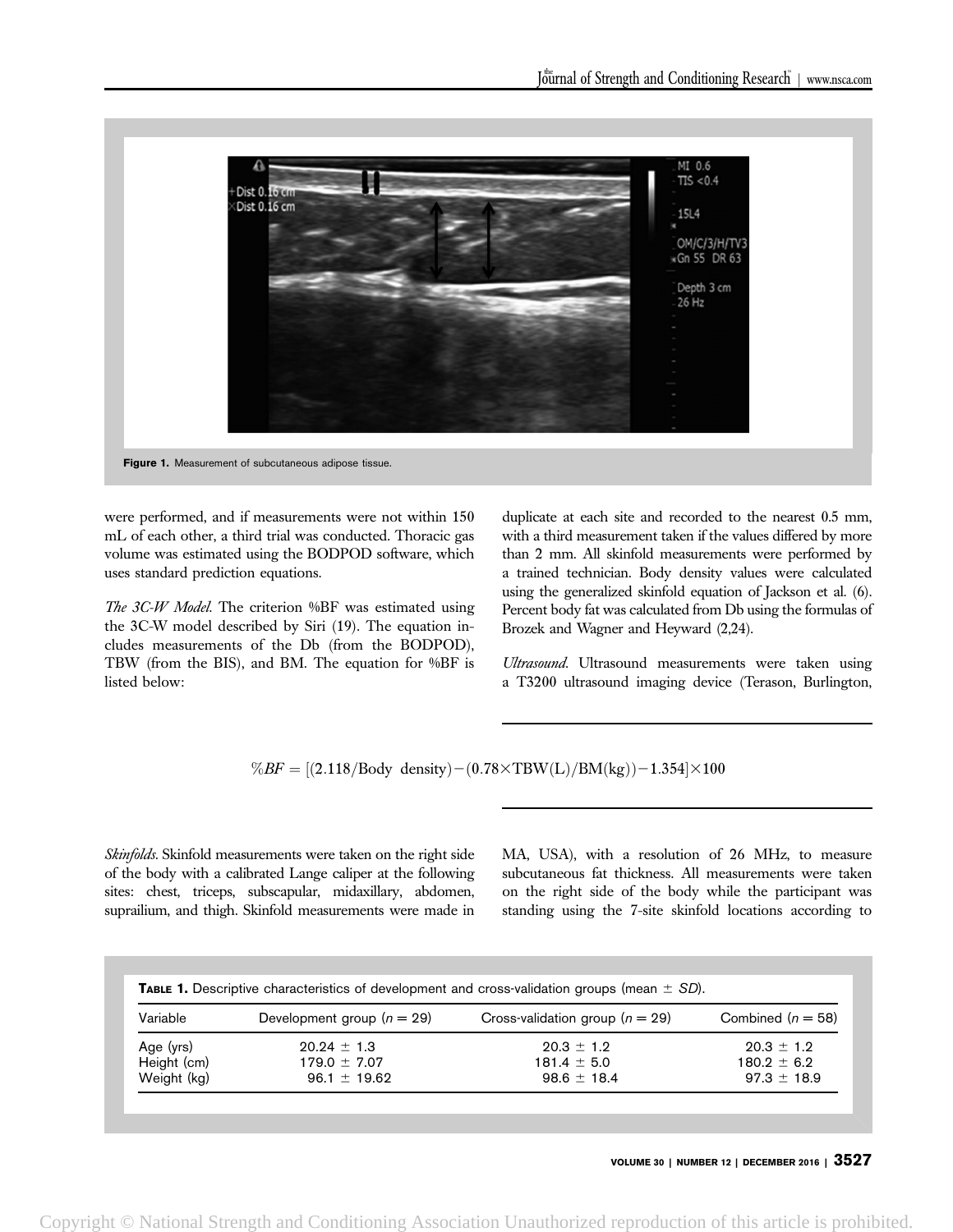

Figure 2. Bland–Altman plot of the difference between the percent body fat (%BF) measured by the 3-compartment-water (3C-W) model and the ultrasound (US). The light solid line indicates the line of best fit, the heavy solid line indicates the mean difference, and the dotted lines (mean difference  $\pm$  2 SD) indicate the upper and lower 95% limits of agreement.

Jackson et al. (6). The Jackson and Pollock skinfold locations were used, instead of the International Society of Advancement of Kinanthrometry (ISAK) sites, owing to the common usage of sites and the American College of Sports Medicine general anthropometry recommendations. Measurements were taken by applying transmission gel to the transducer and lightly placing the transducer parallel to the site. Care was taken to control the pressure of the transducer with minimal movement across the skin. The transducer was positioned so that a clear image was viewable on the monitor of the US. Once a clear image appeared, it was saved and labeled, and researchers progressed to the next site. At a later time point, the researchers returned to the saved images to measure the thickness of the subcutaneous fat layer (Figure 1). Researchers clearly distinguished fascial planes and then calculated subcutaneous fat thickness, to the nearest 0.01 cm, using the electronic calipers associated with the T3200 software. Two measurements were taken for each site, with the average used for the final measurement. All 7 values were summed  $(\sum_{ultrasound})$ .

#### Statistical Analyses

Twenty-nine football players were randomly selected from the pool of 58 for the derivation of the prediction equation.



Figure 3. Comparison of the percent body fat (%BF) determined by the 3-compartment-water (3C-W) model and the ultrasound (US) in collegiate football players. Validity coefficient = 0.91, standard error of the estimate ( $SEE$ ) = 2.64%.

# **3528** Journal of Strength and Conditioning Research

Copyright © National Strength and Conditioning Association Unauthorized reproduction of this article is prohibited.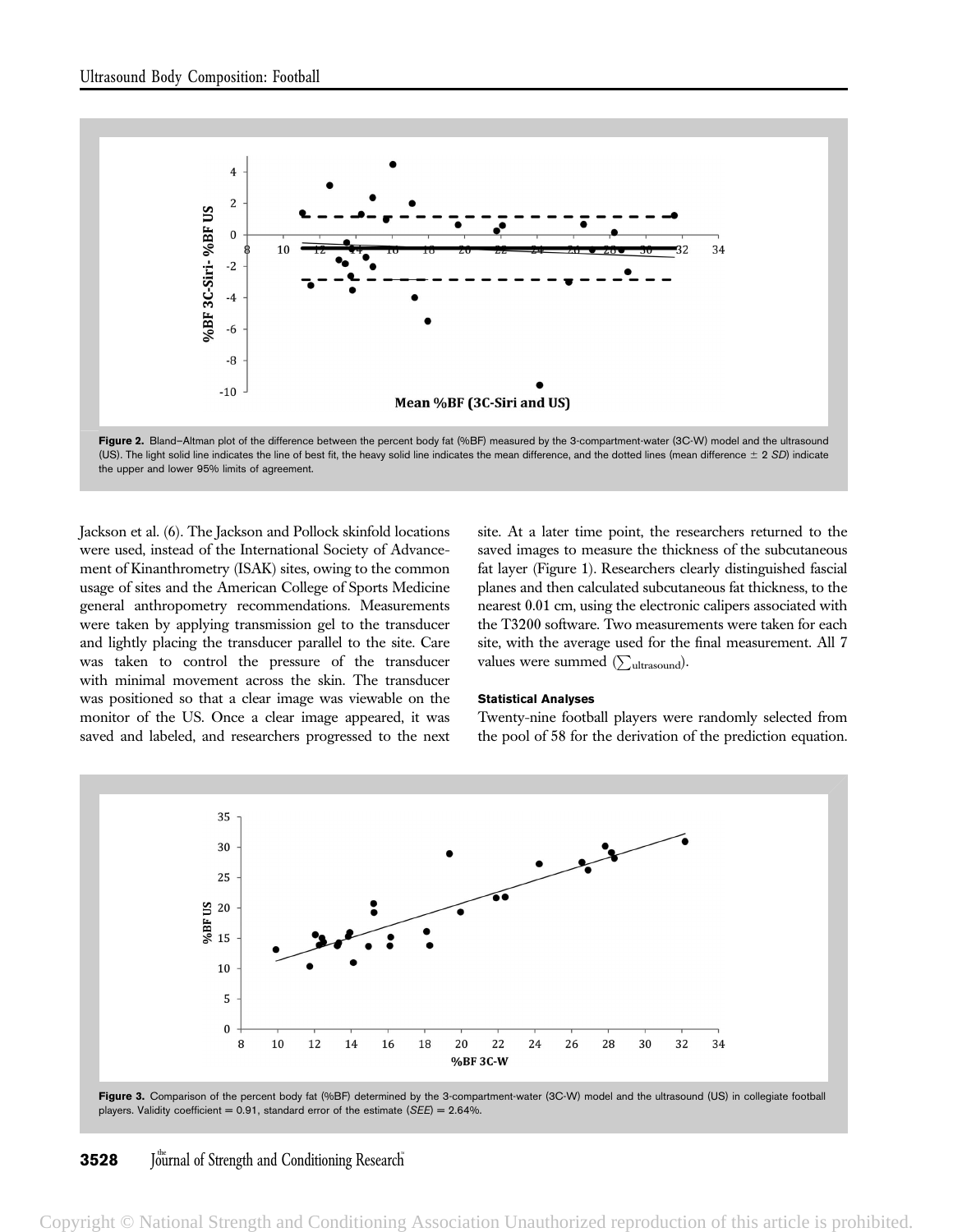Means for the groups can be found in Table 1. Pearson's product-moment correlation analyses were run to determine the strength of the relationship between  $\Sigma_{\text{Utrasound}}$  and  $\Sigma_{\text{Skinfold}}$ , and the strength of relationship between  $\Sigma_{\text{Ultrasound}}$ and the criterion %BF from 3C-W. A linear regression was used to generate a prediction equation for determining %BF using  $\Sigma_{\text{Ultrasound}}$  using 3C-W as the criterion method.

Cross-validation analysis of the new equation was conducted on the sample of 29 football players who were withheld from the derivation of the equation. Constant error (CE), total error (TE), correlation coefficient  $(r)$ , and standard error of the estimate (SEE) were calculated. Correlation coefficients and bias  $\pm 95\%$  limits of agreement (as represented by the Bland–Altman plot (1); Figure 3) were used to assess the relationships between the criterion %BF using the 3C-W model and the predicted %BF using the US. SPSS (version 21; IBM, New York, USA) was used for all statistical comparisons. The  $\alpha$ -level was set at  $p \leq 0.05$  to determine statistical significance. All data are reported as mean  $\pm$  SD.

# **RESULTS**

A significant, positive relationship was observed between % BF from skinfold and %BF from US (Wagner and Heyward:  $r = 0.976$ ;  $p \le 0.05$ ; Brozek:  $r = 0.984$ ;  $p < 0.001$ ). A statistically significant and positive correlation was observed between  $\Sigma_{\text{Ultrasound}}$  and %BF from 3C-W ( $r = 0.878$ ;  $\rho$  < 0.001). Based on the significant correlation analysis,  $\Sigma_{\text{Ultrassound}}$  was entered into a regression equation. The following equation was developed to predict %BF from  $\Sigma_{\text{Ultrasound}}$ :

$$
\%BF=0.096(\Sigma_{ultrasound})+6.194; \textit{SEE}=2.97\%
$$

Cross-validation analyses using the sample of 29 football players withheld from the derivation of the equation, resulted in a mean predicted %BF of 18.78% compared with the criterion %BF of 17.91% (Figure 2). The CE value of 0.87% was not significant ( $p > 0.05$ ). The *SEE* and validity coefficient  $(r)$  were 2.64% and 0.91, respectively. The TE value was 2.87%.

## **DISCUSSION**

The primary purpose of this study was to evaluate the use of an US imaging technique via 7-site measurement as a predictor of %BF in collegiate football players. Our results indicate a significant positive correlation between %BF determined from skinfold and US, and are in agreement with the findings of Fanelli and Kuczmarki (4), who found that US produces %BF estimates similar to skinfold calipers in a nonathletic, Caucasian population.

This is in contrast to previous research which found that US was not a valid measure when compared with skinfold or 3C-W measurements (8,20). Two primary reasons may explain this apparent discrepancy. Primarily, the Loenekke and Smith-Ryan studies employed an A-mode US. The

A-mode US uses a much lower frequency (2.5 MHz) and therefore has less penetrating depth for measurements. A secondary rationale for the differences in findings is the difference in number of sites used for US measurement. Loenneke et al. (8) obtained 1-site and 3-site measurements, whereas the current study used a 7-site measurement. The addition of greater number of sites in the present study may have provided a more accurate representation of total body fat. Although US and skinfold have been shown to have a high level of agreement, skinfold measurements can overestimate the %BF in individuals with higher levels of subcutaneous fat (17). Furthermore, although skinfold measurements may be acceptable for tracking changes over time, higher degrees of interrater error reduce the likelihood that measures will be consistent when using skinfold unless the same person performs the measurements each time (22).

The secondary purpose of this study was to develop a prediction equation that may be used to accurately predict the %BF in collegiate football players using US. The SEE from the produced regression equation was 2.97%, which indicates that the equation may be accurately used for prediction of the %BF in this population. The findings of the present study are in agreement with those of Müller et al. (12), which found that US, following the 10-site ISAK standard, was an accurate estimator of the %BF in a healthy population.

In agreement with the current study, Fanelli and Kuczmarki (4) demonstrated a nonsignificant difference between the criterion (HW) results and results of a predictive regression equation using US measurements, whereas the present study demonstrated a nonsignificant difference between the criterion (3C-W) and the generated prediction equation. In contrast, Smith-Ryan et al. (20) found that US tended to underestimate the %BF in overweight and obese men and women when compared with the 3C-W model. However, their study used A-mode US (using amplitude as opposed to brightness), which could potentially produce erroneous results in an overweight population because of changes in the pulse through the thicker adipose tissue (20).

Evaluation of the results of the cross-validation analysis were established according to previous research completed by both Sinning et al. (18) and Malek et al. (9), including the following criteria: (a) the mean values for observed and predicted %BF should be comparable; (b) the TE should be calculated because it reflects the true difference between the actual and predicted values for %BF, whereas the SEE only gives an indication about the error associated with the regression between the variables; (c) the TE and SEE should be similar because this reflects the relationship between the regression line for actual vs. predicted %BF and the line of identity; (d) a low SEE is preferred over correlation coefficients owing to the SEE not being sensitive to differences in means and being affected by the differences between samples in variability of %BF; and (e) there should be no relationship between the CE and %BF (18). The SEE from the cross-validation analysis of the current study was 2.64%,